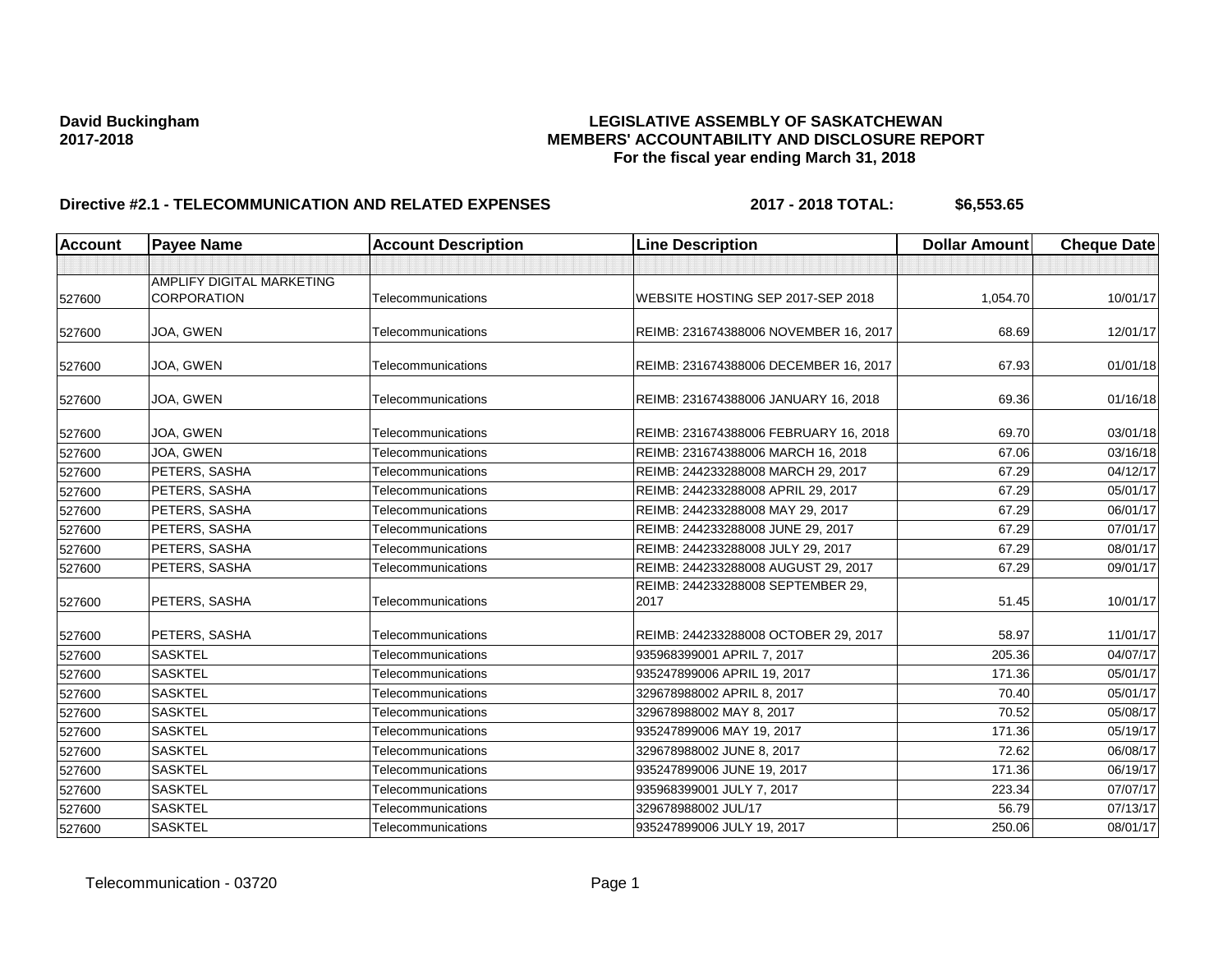## **David Buckingham LEGISLATIVE ASSEMBLY OF SASKATCHEWAN 2017-2018 MEMBERS' ACCOUNTABILITY AND DISCLOSURE REPORT For the fiscal year ending March 31, 2018**

# **Directive #2.1 - TELECOMMUNICATION AND RELATED EXPENSES** 2017 - 2018 TOTAL: \$6,553.65

| <b>Account</b> | <b>Payee Name</b>    | <b>Account Description</b>           | <b>Line Description</b>                  | <b>Dollar Amount</b> | <b>Cheque Date</b> |
|----------------|----------------------|--------------------------------------|------------------------------------------|----------------------|--------------------|
|                |                      |                                      |                                          |                      |                    |
| 527600         | <b>SASKTEL</b>       | Telecommunications                   | 329678988002 AUGUST 8, 2017              | 105.77               | 08/08/17           |
| 527600         | <b>SASKTEL</b>       | Telecommunications                   | 935247899006 AUGUST 19, 2017             | 172.24               | 08/19/17           |
| 527600         | <b>SASKTEL</b>       | Telecommunications                   | 935968399001 SEPTEMBER 7, 2017           | 223.28               | 09/07/17           |
| 527600         | <b>SASKTEL</b>       | Telecommunications                   | 329678988002 SEPTEMBER 8, 2017           | 49.09                | 09/08/17           |
| 527600         | <b>SASKTEL</b>       | Telecommunications                   | 935247899006 SEPTEMBER 19, 2017          | 171.36               | 10/01/17           |
| 527600         | <b>SASKTEL</b>       | Telecommunications                   | 329678988002 OCTOBER 8, 2017             | 54.29                | 10/08/17           |
| 527600         | <b>SASKTEL</b>       | Telecommunications                   | 935247899006 OCTOBER 19, 2017            | 170.48               | 11/01/17           |
| 527600         | <b>SASKTEL</b>       | Telecommunications                   | 935968399001 NOVEMBER 7, 2017            | 223.24               | 11/07/17           |
| 527600         | <b>SASKTEL</b>       | Telecommunications                   | 935247899006 NOVEMBER 19, 2017           | 93.60                | 12/01/17           |
| 527600         | <b>SASKTEL</b>       | Telecommunications                   | 329678988002 NOVEMBER 8, 2017            | 48.57                | 12/01/17           |
| 527600         | <b>SASKTEL</b>       | Telecommunications                   | 935247899006 DECEMBER 19, 2017           | 161.82               | 01/01/18           |
| 527600         | <b>SASKTEL</b>       | Telecommunications                   | 329678988002 DECEMBER 8, 2017            | 48.57                | 01/01/18           |
| 527600         | <b>SASKTEL</b>       | Telecommunications                   | 935968399001 JANUARY 7, 2018             | 223.29               | 01/07/18           |
| 527600         | <b>SASKTEL</b>       | Telecommunications                   | 329678988002 JANUARY 8, 2018             | 78.81                | 01/08/18           |
| 527600         | <b>SASKTEL</b>       | Telecommunications                   | 935247899006 JANUARY 19, 2018            | 162.26               | 01/19/18           |
| 527600         | <b>SASKTEL</b>       | Telecommunications                   | 935247899006 FEBRUARY 19, 2018           | 162.50               | 03/01/18           |
| 527600         | <b>SASKTEL</b>       | Telecommunications                   | 329678988002 FEBRUARY 8, 2018            | 48.91                | 03/01/18           |
| 527600         | <b>SASKTEL</b>       | Telecommunications                   | 935968399001 MARCH 7, 2018               | 223.60               | 03/07/18           |
| 527600         | <b>SASKTEL</b>       | Telecommunications                   | 329678988002 MARCH 8, 2018               | 56.57                | 03/08/18           |
| 527600         | <b>SASKTEL</b>       | Telecommunications                   | 935247899006 MARCH 19, 2018              | 162.50               | 03/19/18           |
|                |                      |                                      | RTV - DAVID BUCKINGHAM PERSONAL          |                      |                    |
| 527600         | <b>SASKTEL</b>       | Telecommunications                   | <b>USE</b>                               | (150.00)             | 03/23/18           |
| 555000         | BUCKINGHAM, DAVID F. | Other Material and Supplies          | <b>REIMB: IPHONE 7 &amp; ACCESSORIES</b> | 155.34               | 07/01/17           |
| 565200         | BUCKINGHAM, DAVID F. | Office Furniture and Equipment - Exp | <b>REIMB: IPHONE 7 &amp; ACCESSORIES</b> | 532.79               | 07/01/17           |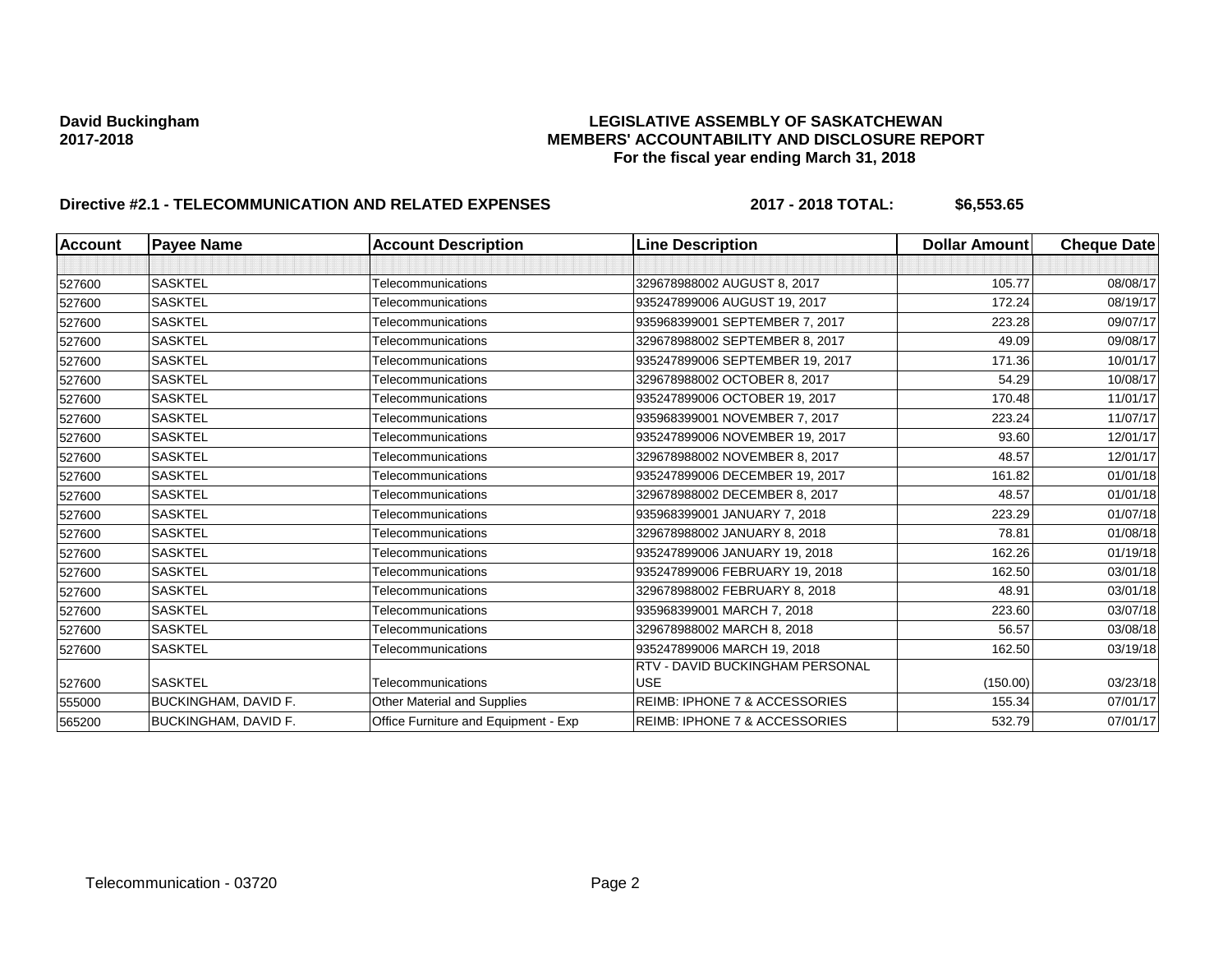## **LEGISLATIVE ASSEMBLY OF SASKATCHEWAN MEMBERS' ACCOUNTABILITY AND DISCLOSURE REPORT For the fiscal year ending March 31, 2018**

# **Directive #3.1 - MLA TRAVEL AND LIVING EXPENSES 2017 - 2018 TOTAL: \$32,546.67**

| <b>Account</b> | <b>Payee Name</b>           | <b>Account Description</b>  | <b>Line Description</b>           | <b>Dollar Amount</b> | <b>Cheque Date</b> |
|----------------|-----------------------------|-----------------------------|-----------------------------------|----------------------|--------------------|
|                |                             |                             |                                   |                      |                    |
| 541900         | BUCKINGHAM, DAVID F.        | Elected Rep - Travel        | MLA TRAVEL APRIL 2-23, 2017       | 2,832.94             | 04/16/17           |
| 541900         | BUCKINGHAM, DAVID F.        | Elected Rep - Travel        | MLA TRAVEL MARCH 9, 2017          | 75.00                | 05/01/17           |
| 541900         | <b>BUCKINGHAM, DAVID F.</b> | Elected Rep - Travel        | MLA TRAVEL APR 22-MAY 7, 2017     | 2,702.28             | 05/07/17           |
| 541900         | BUCKINGHAM, DAVID F.        | Elected Rep - Travel        | MLA TRAVEL MAY 8-19, 2017         | 1,851.62             | 05/20/17           |
| 541900         | <b>BUCKINGHAM, DAVID F.</b> | Elected Rep - Travel        | MLA TRAVEL APRIL 28, 2017         | 225.00               | 06/01/17           |
| 541900         | <b>BUCKINGHAM, DAVID F.</b> | Elected Rep - Travel        | MLA TRAVEL MAY 24-JUNE 6, 2017    | 1,342.90             | 06/06/17           |
| 541900         | BUCKINGHAM, DAVID F.        | Elected Rep - Travel        | MLA TRAVEL JUNE 9-29, 2017        | 1,102.40             | 07/01/17           |
| 541900         | BUCKINGHAM, DAVID F.        | <b>Elected Rep - Travel</b> | MLA TRAVEL JULY 1-14, 2017        | 920.60               | 07/19/17           |
| 541900         | <b>BUCKINGHAM, DAVID F.</b> | Elected Rep - Travel        | MLA TRAVEL JUL 17-AUG 11, 2017    | 1,410.81             | 08/12/17           |
| 541900         | BUCKINGHAM, DAVID F.        | Elected Rep - Travel        | MLA TRAVEL AUG 22-SEP 15, 2017    | 1,072.05             | 09/15/17           |
| 541900         | BUCKINGHAM, DAVID F.        | Elected Rep - Travel        | MLA TRAVEL AUG 22-SEP 15, 2017    | 735.35               | 09/15/17           |
| 541900         | BUCKINGHAM, DAVID F.        | Elected Rep - Travel        | MLA TRAVEL AUG 22-SEP 15, 2017    | (1,072.05)           | 09/15/17           |
| 541900         | <b>BUCKINGHAM, DAVID F.</b> | Elected Rep - Travel        | MLA TRAVEL SEPTEMBER 18-29, 2017  | 1,224.60             | 10/03/17           |
| 541900         | BUCKINGHAM, DAVID F.        | Elected Rep - Travel        | MLA TRAVEL OCTOBER 1-23, 2017     | 1,115.28             | 10/23/17           |
| 541900         | <b>BUCKINGHAM, DAVID F.</b> | Elected Rep - Travel        | MLA TRAVEL OCT 24-NOV 2, 2017     | 1,895.39             | 11/06/17           |
| 541900         | BUCKINGHAM, DAVID F.        | Elected Rep - Travel        | MLA TRAVEL APR 12 & OCT 20, 2017  | 215.55               | 11/10/17           |
| 541900         | <b>BUCKINGHAM, DAVID F.</b> | Elected Rep - Travel        | MLA TRAVEL NOVEMBER 5-16, 2017    | 2,327.43             | 11/16/17           |
| 541900         | <b>BUCKINGHAM, DAVID F.</b> | Elected Rep - Travel        | MLA TRAVEL NOVEMBER 17-30, 2017   | 2,390.72             | 12/01/17           |
| 541900         | BUCKINGHAM, DAVID F.        | Elected Rep - Travel        | MLA TRAVEL DECEMBER 1-5, 2017     | 847.68               | 12/05/17           |
| 541900         | <b>BUCKINGHAM, DAVID F.</b> | Elected Rep - Travel        | MLA TRAVEL DECEMBER 21 - 29, 2017 | 259.20               | 01/04/18           |
| 541900         | BUCKINGHAM, DAVID F.        | Elected Rep - Travel        | MLA TRAVEL JANUARY 2-17, 2018     | 968.65               | 01/17/18           |
| 541900         | <b>BUCKINGHAM, DAVID F.</b> | Elected Rep - Travel        | MLA TRAVEL JANUARY 18-31, 2018    | 899.32               | 02/01/18           |
| 541900         | BUCKINGHAM, DAVID F.        | Elected Rep - Travel        | MLA TRAVEL FEBRUARY 5-13, 2018    | 1,432.83             | 02/13/18           |
| 541900         | BUCKINGHAM, DAVID F.        | Elected Rep - Travel        | MLA TRAVEL FEB 19-MAR 6, 2018     | 2,057.78             | 03/06/18           |
| 541900         | BUCKINGHAM, DAVID F.        | Elected Rep - Travel        | MLA TRAVEL MARCH 7-22, 2018       | 2,266.36             | 03/22/18           |
| 541900         | <b>BUCKINGHAM, DAVID F.</b> | Elected Rep - Travel        | MLA TRAVEL MARCH 28, 2018         | 137.75               | 03/28/18           |
| 541900         | BUCKINGHAM, DAVID F.        | Elected Rep - Travel        | MLA TRAVEL MARCH 24-29, 2018      | 1,309.23             | 03/29/18           |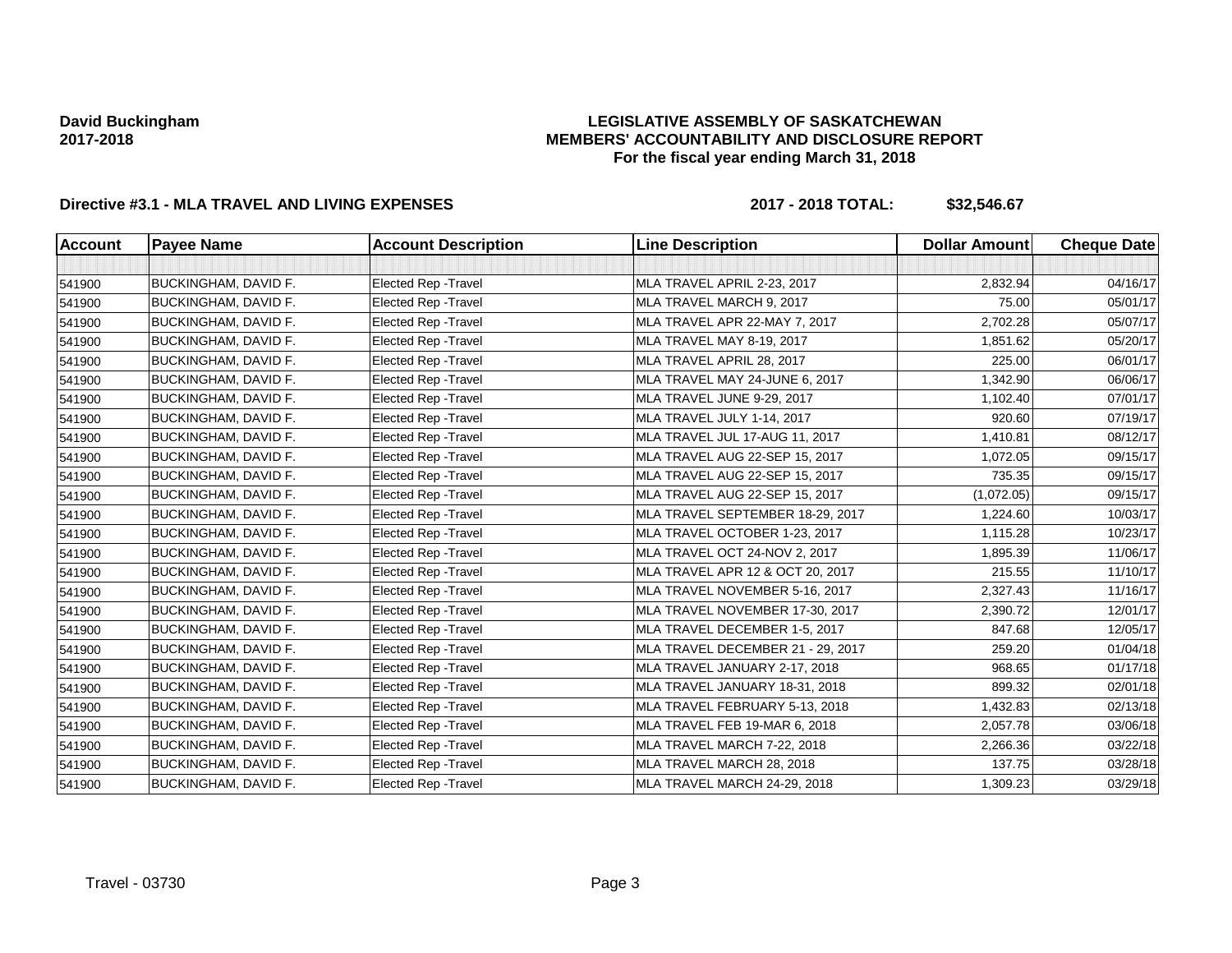## **LEGISLATIVE ASSEMBLY OF SASKATCHEWAN MEMBERS' ACCOUNTABILITY AND DISCLOSURE REPORT For the fiscal year ending March 31, 2018**

| <b>Account</b> | <b>Payee Name</b>                                   | <b>Account Description</b>                | <b>Line Description</b>                            | <b>Dollar Amount</b> | <b>Cheque Date</b> |
|----------------|-----------------------------------------------------|-------------------------------------------|----------------------------------------------------|----------------------|--------------------|
|                |                                                     |                                           |                                                    |                      |                    |
| 521372         | HOGARTH PHOTOGRAPHY                                 | Photographer's Services                   | PHOTOGRAPHER SERVICES-NO GST                       | 254.40               | 11/01/17           |
| 522000         | FORTRESS PROPERTIES INC.                            | Rent of Ground, Buildings and Other Space | JUNE 2017 MLA OFFICE RENT                          | 3,438.06             | 05/24/17           |
| 522000         | FORTRESS PROPERTIES INC.                            | Rent of Ground, Buildings and Other Space | <b>AUGUST 2017 MLA OFFICE RENT</b>                 | 3,438.06             | 07/19/17           |
| 522000         | FORTRESS PROPERTIES INC.                            | Rent of Ground, Buildings and Other Space | OCTOBER 2017 MLA OFFICE RENT                       | 3,339.02             | 09/20/17           |
| 522000         | FORTRESS PROPERTIES INC.                            | Rent of Ground, Buildings and Other Space | <b>DECEMBER 2017 MLA OFFICE RENT</b>               | 3,339.02             | 11/15/17           |
| 522000         | FORTRESS PROPERTIES INC.                            | Rent of Ground, Buildings and Other Space | FEBRUARY 2018 MLA OFFICE RENT                      | 3,339.02             | 01/19/18           |
| 522200         | TOSHIBA OF CANADA LTD.                              | Rent of Photocopiers                      | <b>COPIER CHARGES</b>                              | 193.19               | 05/05/17           |
| 522200         | TOSHIBA OF CANADA LTD.                              | Rent of Photocopiers                      | <b>COPIER CHARGES</b>                              | 184.86               | 08/01/17           |
| 522200         | TOSHIBA OF CANADA LTD.                              | Rent of Photocopiers                      | <b>COPIER CHARGES</b>                              | 205.21               | 01/10/18           |
| 522200         | TOSHIBA OF CANADA LTD.                              | Rent of Photocopiers                      | <b>COPIER CHARGES</b>                              | 196.31               | 02/02/18           |
| 522500         | HOFFMANN KOOL INSURANCE                             | <b>Insurance Premiums</b>                 | OFFICE INSURANCE C70127826-6                       | 468.00               | 05/01/17           |
| 522700         | SASKPOWER CORPORATION                               | Utilities - Electricity and Nat Gas       | 510004547822 APRIL 7, 2017                         | 83.24                | 04/07/17           |
| 522700         | SASKPOWER CORPORATION                               | Utilities - Electricity and Nat Gas       | 510004547822 JULY 10, 2017                         | 257.93               | 07/10/17           |
| 522700         | SASKPOWER CORPORATION                               | Utilities - Electricity and Nat Gas       | 510004547822 SEPTEMBER 11, 2017                    | 244.38               | 09/11/17           |
| 522700         | SASKPOWER CORPORATION                               | Utilities - Electricity and Nat Gas       | 510004547822 NOVEMBER 8, 2017                      | 192.36               | 11/21/17           |
| 522700         | SASKPOWER CORPORATION                               | Utilities - Electricity and Nat Gas       | 510004547822 JANUARY 9, 2018                       | 203.45               | 01/09/18           |
| 522700         | SASKPOWER CORPORATION                               | Utilities - Electricity and Nat Gas       | 510004547822 MARCH 8, 2018                         | 182.52               | 03/08/18           |
| 525000         | JOA, GWEN                                           | Postal, Courier, Freight and Related      | <b>REIMB: POSTAGE &amp; OFFICE SUPPLIES</b>        | 85.56                | 11/10/17           |
| 525000         | JOA, GWEN                                           | Postal, Courier, Freight and Related      | <b>REIMB: POSTAGE</b>                              | 85.56                | 12/01/17           |
| 525000         | JOA, GWEN                                           | Postal, Courier, Freight and Related      | <b>REIMB: MISC.&amp;OFFICE</b><br>SUPPLIES/POSTAGE | 85.56                | 02/08/18           |
| 525000         | JOA, GWEN                                           | Postal, Courier, Freight and Related      | <b>REIMB: POSTAGE</b>                              | 73.40                | 03/09/18           |
| 525000         | MINISTER OF FINANCE-MINISTRY<br>OF CENTRAL SERVICES | Postal, Courier, Freight and Related      | <b>APRIL MAIL SERVICES</b>                         | 40.97                | 06/01/17           |
| 525000         | MINISTER OF FINANCE-MINISTRY<br>OF CENTRAL SERVICES | Postal, Courier, Freight and Related      | MAY 2017 MAIL SERVICES                             | 41.91                | 07/05/17           |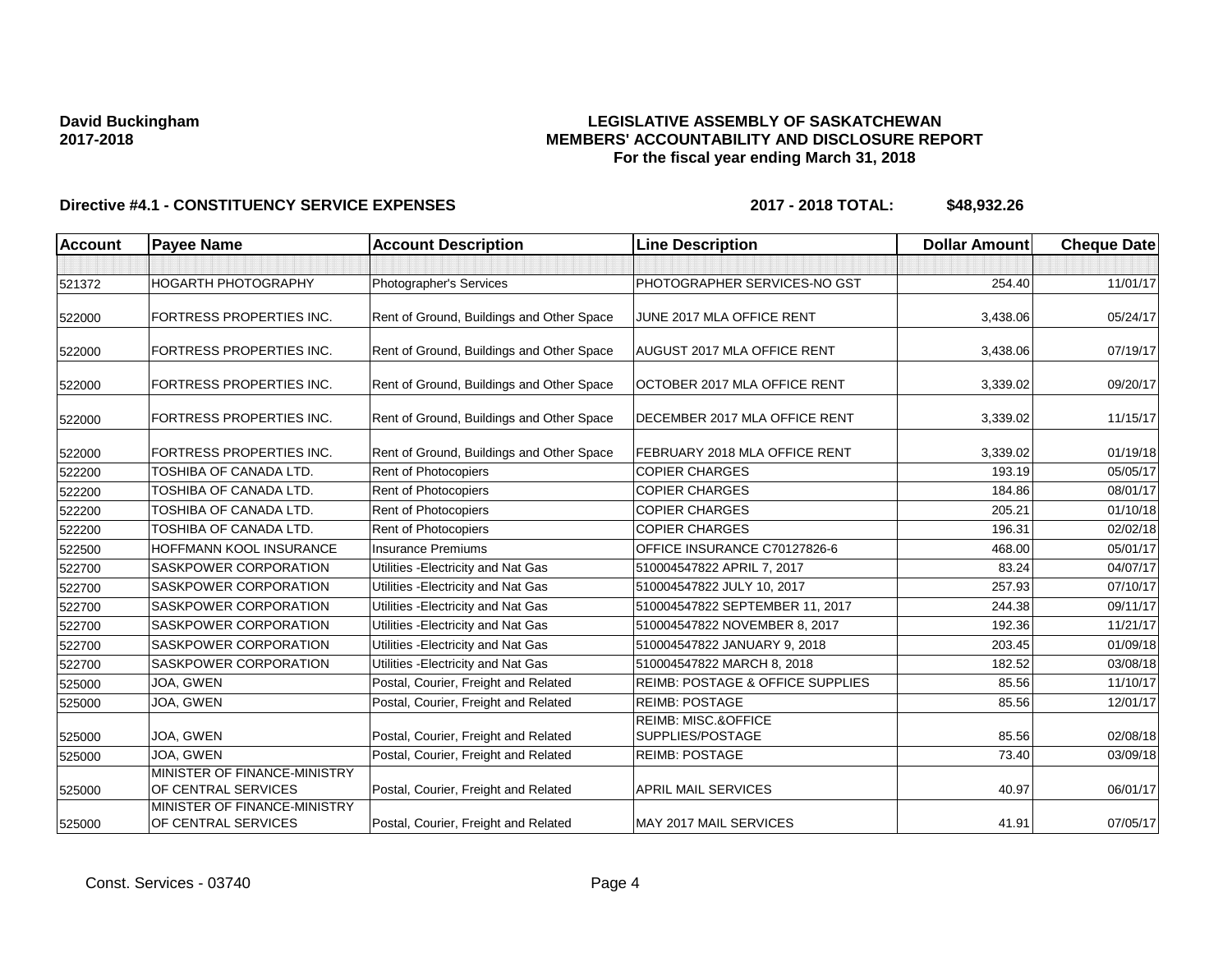## **LEGISLATIVE ASSEMBLY OF SASKATCHEWAN MEMBERS' ACCOUNTABILITY AND DISCLOSURE REPORT For the fiscal year ending March 31, 2018**

| <b>Account</b> | <b>Payee Name</b>                                   | <b>Account Description</b>           | <b>Line Description</b>                | <b>Dollar Amount</b> | <b>Cheque Date</b> |
|----------------|-----------------------------------------------------|--------------------------------------|----------------------------------------|----------------------|--------------------|
|                |                                                     |                                      |                                        |                      |                    |
|                | MINISTER OF FINANCE-MINISTRY                        |                                      |                                        |                      |                    |
| 525000         | OF CENTRAL SERVICES                                 | Postal, Courier, Freight and Related | JUNE 2017 MAIL SERVICES                | 45.85                | 08/01/17           |
|                | MINISTER OF FINANCE-MINISTRY                        |                                      |                                        |                      |                    |
| 525000         | OF CENTRAL SERVICES                                 | Postal, Courier, Freight and Related | JULY 2017 MAIL SERVICES                | 42.05                | 10/01/17           |
|                | MINISTER OF FINANCE-MINISTRY                        |                                      |                                        |                      |                    |
| 525000         | OF CENTRAL SERVICES                                 | Postal, Courier, Freight and Related | AUGUST 2017 MAIL SERVICES              | 42.05                | 10/01/17           |
|                | MINISTER OF FINANCE-MINISTRY                        |                                      |                                        |                      |                    |
| 525000         | OF CENTRAL SERVICES                                 | Postal, Courier, Freight and Related | SEPTEMBER 2017 MAIL SERVICES           | 43.03                | 11/15/17           |
|                | MINISTER OF FINANCE-MINISTRY<br>OF CENTRAL SERVICES | Postal, Courier, Freight and Related | OCTOBER 2017 MAIL SERVICES             | 42.09                | 12/01/17           |
| 525000         | MINISTER OF FINANCE-MINISTRY                        |                                      |                                        |                      |                    |
| 525000         | OF CENTRAL SERVICES                                 | Postal, Courier, Freight and Related | NOVEMBER 2017 MAIL SERVICES            | 42.09                | 01/01/18           |
|                | MINISTER OF FINANCE-MINISTRY                        |                                      |                                        |                      |                    |
| 525000         | OF CENTRAL SERVICES                                 | Postal, Courier, Freight and Related | DECEMBER 2017 MAIL SERVICES            | 973.54               | 03/01/18           |
|                | MINISTER OF FINANCE-MINISTRY                        |                                      |                                        |                      |                    |
| 525000         | OF CENTRAL SERVICES                                 | Postal, Courier, Freight and Related | JANUARY 2018 MAIL SERVICES             | 42.09                | 03/08/18           |
|                | MINISTER OF FINANCE-MINISTRY                        |                                      |                                        |                      |                    |
| 525000         | OF CENTRAL SERVICES                                 | Postal, Courier, Freight and Related | FEBRUARY 2018 MAIL SERVICES            | 42.13                | 03/22/18           |
|                | MINISTER OF FINANCE-MINISTRY                        |                                      |                                        |                      |                    |
| 525000         | OF CENTRAL SERVICES                                 | Postal, Courier, Freight and Related | MARCH 2018 MAIL SERVICES               | 42.11                | 03/31/18           |
|                |                                                     |                                      | <b>CHRISTMAS</b>                       |                      |                    |
| 525000         | ULTRA PRINT SERVICES LTD.                           | Postal, Courier, Freight and Related | CARDS/CALENDARS/POSTAGE                | 882.67               | 01/01/18           |
| 525000         | ULTRA PRINT SERVICES LTD.                           | Postal, Courier, Freight and Related | RTV - D. BUCKINGHAM - POSTAGE          | (893.05)             | 02/22/18           |
| 529200         | <b>BUCKINGHAM, DAVID F.</b>                         | <b>Professional Development</b>      | <b>REIMB: SREDA FORUM REGISTRATION</b> | 85.00                | 03/01/18           |
| 529200         | <b>BUCKINGHAM, DAVID F.</b>                         | <b>Professional Development</b>      | REIMB: CETA SEMINAR REGISTRATION       | 31.50                | 03/05/18           |
| 529200         | <b>BUCKINGHAM, DAVID F.</b>                         | <b>Professional Development</b>      | <b>REIMB: CONFERENCE REGISTRATION</b>  | 150.00               | 03/08/18           |
| 529200         | LIFT LEADERSHIP COACHING LTD                        | <b>Professional Development</b>      | LEADERSHIP COACHING - NO GST           | 90.00                | 11/01/17           |
| 530300         | MARU GROUP CANADA INC.                              | Primary Research/Focus group         | AD HOC CONSULTING - NO GST             | 607.15               | 07/01/17           |
| 530300         | MARU GROUP CANADA INC.                              | Primary Research/Focus group         | AD HOC CONSULTING - NO GST             | 646.74               | 01/01/18           |
| 530300         | <b>MARU GROUP CANADA INC.</b>                       | Primary Research/Focus group         | AD HOC CONSULTING - NO GST             | 632.97               | 03/01/18           |
| 530500         | <b>BUCKINGHAM, DAVID F.</b>                         | Media Placement                      | <b>REIMB: ADVERTISING</b>              | 100.00               | 11/01/17           |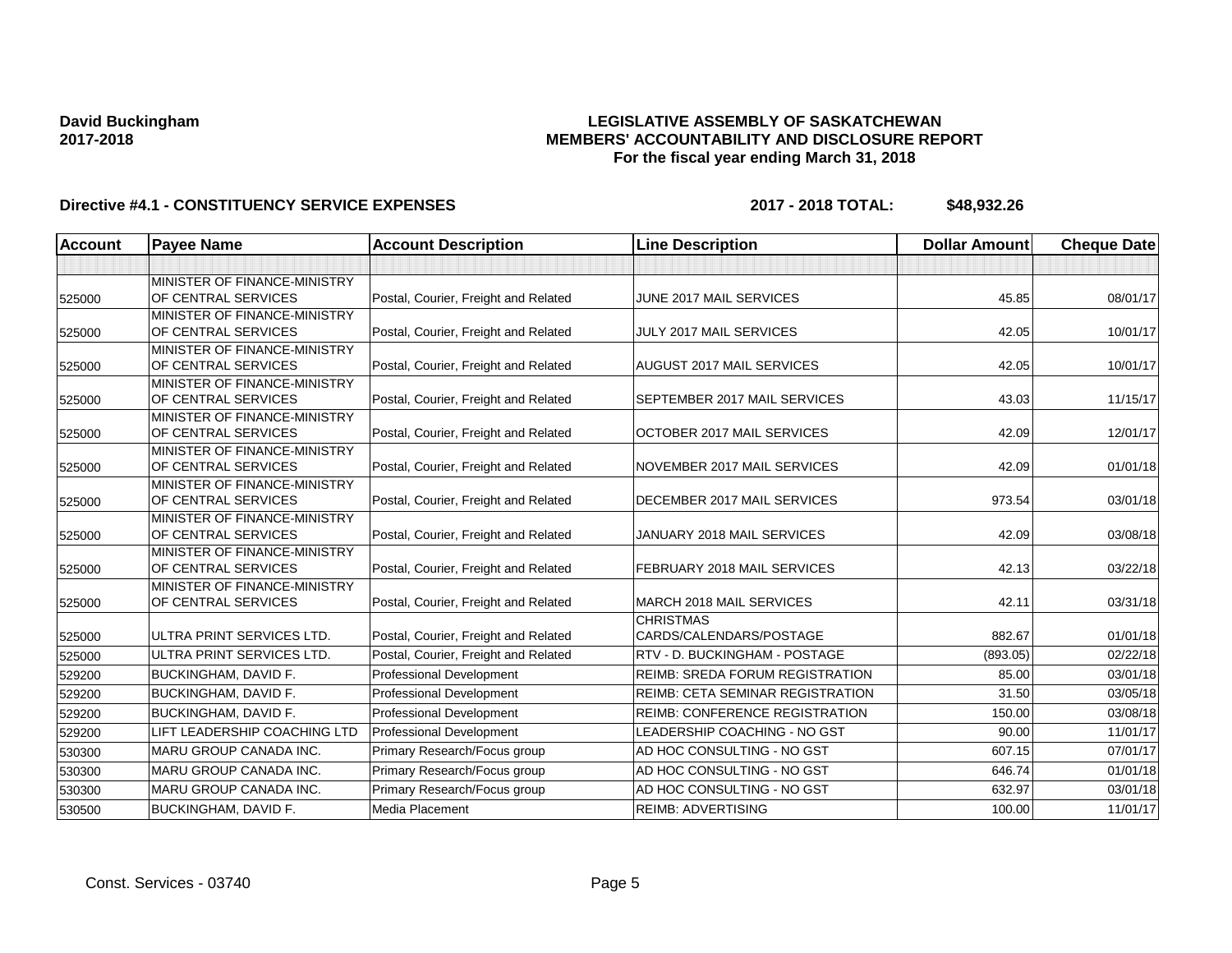## **LEGISLATIVE ASSEMBLY OF SASKATCHEWAN MEMBERS' ACCOUNTABILITY AND DISCLOSURE REPORT For the fiscal year ending March 31, 2018**

| <b>Account</b> | <b>Payee Name</b>                 | <b>Account Description</b> | <b>Line Description</b>       | <b>Dollar Amount</b> | <b>Cheque Date</b> |
|----------------|-----------------------------------|----------------------------|-------------------------------|----------------------|--------------------|
|                |                                   |                            |                               |                      |                    |
|                | <b>CANADIAN NETWORK</b>           |                            |                               |                      |                    |
| 530500         | <b>BROADCASTING</b>               | Media Placement            | <b>ADVERTISING</b>            | 579.00               | 06/01/17           |
|                | <b>CANADIAN NETWORK</b>           |                            |                               |                      |                    |
| 530500         | <b>BROADCASTING</b>               | Media Placement            | ADVERTISING - NO GST          | 1,099.00             | 10/01/17           |
|                | <b>CHABAD LUBAVITCH OF</b>        |                            |                               |                      |                    |
| 530500         | <b>SASKATOON</b>                  | Media Placement            | <b>ADVERTISING</b>            | 77.77                | 01/03/18           |
|                | <b>CREATIVE OUTDOOR</b>           |                            |                               |                      |                    |
| 530500         | <b>ADVERTISING</b>                | Media Placement            | <b>ADVERTISING</b>            | 1,620.00             | 05/08/17           |
|                | <b>CREATIVE OUTDOOR</b>           |                            |                               |                      |                    |
| 530500         | <b>ADVERTISING</b>                | Media Placement            | <b>ADVERTISING 1 YEAR</b>     | 1,620.00             | 07/01/17           |
|                | <b>CREATIVE OUTDOOR</b>           |                            |                               |                      |                    |
| 530500         | <b>ADVERTISING</b>                | Media Placement            | ADVERTISING DEC 2017-DEC 2018 | 1,548.00             | 10/05/17           |
|                | <b>CREATIVE OUTDOOR</b>           |                            |                               |                      |                    |
| 530500         | <b>ADVERTISING</b>                | Media Placement            | <b>ADVERTISING</b>            | 1,572.00             | 02/01/18           |
| 530500         | <b>CURBEX</b>                     | <b>Media Placement</b>     | ADVERTISING - NO GST          | 200.50               | 01/01/18           |
| 530500         | <b>FABMAR COMMUNICATIONS LTD.</b> | Media Placement            | ADVERTISING - NO GST          | 52.16                | 03/01/18           |
| 530500         | <b>FABMAR COMMUNICATIONS LTD.</b> | Media Placement            | ADVERTISING - NO GST          | 52.16                | 03/01/18           |
| 530500         | <b>FIRST NATIONS DRUM</b>         | <b>Media Placement</b>     | ADVERTISING - NO GST          | 400.00               | 02/01/18           |
|                | <b>GOLDEN WEST BROADCASTING</b>   |                            |                               |                      |                    |
| 530500         | LTD.                              | <b>Media Placement</b>     | ADVERTISING - NO GST          | 34.23                | 03/01/18           |
|                | <b>GOLDEN WEST BROADCASTING</b>   |                            |                               |                      |                    |
| 530500         | LTD.                              | <b>Media Placement</b>     | <b>ADVERTISING</b>            | 66.98                | 03/01/18           |
|                | <b>GOLDEN WEST BROADCASTING</b>   |                            |                               |                      |                    |
| 530500         | LTD.                              | <b>Media Placement</b>     | ADVERTISING - NO GST          | 80.37                | 03/01/18           |
| 530500         | HARVARD BROADCASTING INC.         | Media Placement            | <b>ADVERTISING</b>            | 159.70               | 03/01/18           |
|                | <b>JIM PATTISON BROADCAST</b>     |                            |                               |                      |                    |
| 530500         | <b>GROUP</b>                      | Media Placement            | <b>ADVERTISING</b>            | 69.07                | 03/01/18           |
|                | <b>JIM PATTISON BROADCAST</b>     |                            |                               |                      |                    |
| 530500         | <b>GROUP</b>                      | Media Placement            | <b>ADVERTISING</b>            | 72.14                | 03/01/18           |
| 530500         | KONCEPT SIGN GROUP INC.           | Media Placement            | <b>ADVERTISING</b>            | 77.73                | 06/01/17           |
| 530500         | KONCEPT SIGN GROUP INC.           | Media Placement            | <b>ADVERTISING</b>            | 1,166.00             | 12/01/17           |
| 530500         | <b>MOTORCYCLE RIDE FOR DAD</b>    | Media Placement            | ADVERTISING 1/2 PAGE          | 100.00               | 06/05/17           |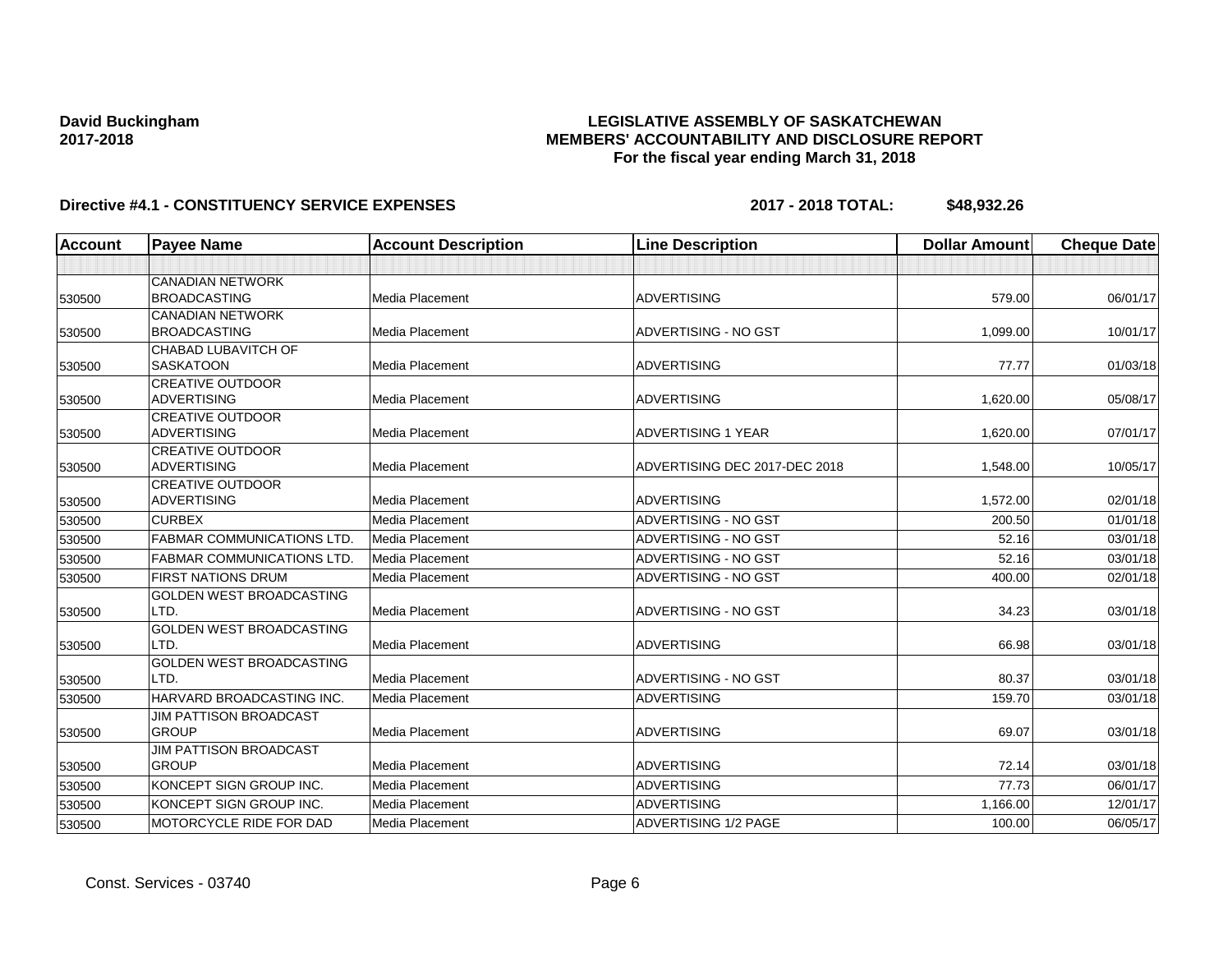## **LEGISLATIVE ASSEMBLY OF SASKATCHEWAN MEMBERS' ACCOUNTABILITY AND DISCLOSURE REPORT For the fiscal year ending March 31, 2018**

| <b>Account</b> | <b>Payee Name</b>                                       | <b>Account Description</b>                                        | <b>Line Description</b>                     | <b>Dollar Amount</b> | <b>Cheque Date</b> |
|----------------|---------------------------------------------------------|-------------------------------------------------------------------|---------------------------------------------|----------------------|--------------------|
|                |                                                         |                                                                   |                                             |                      |                    |
| 530500         | RAWLCO RADIO LTD.                                       | Media Placement                                                   | <b>ADVERTISING</b>                          | 116.65               | 03/01/18           |
| 530500         | RAWLCO RADIO LTD.                                       | Media Placement                                                   | <b>ADVERTISING</b>                          | 104.37               | 03/01/18           |
| 530500         | RAWLCO RADIO LTD.                                       | Media Placement                                                   | <b>ADVERTISING</b>                          | 76.74                | 03/01/18           |
| 530500         | RAWLCO RADIO LTD.                                       | Media Placement                                                   | <b>ADVERTISING</b>                          | 76.74                | 03/01/18           |
| 530500         | SASKATOON EXPRESS MAGAZINE                              | Media Placement                                                   | <b>ADVERTISING</b>                          | 160.00               | 04/10/17           |
| 530500         | SASKATOON EXPRESS MAGAZINE                              | Media Placement                                                   | <b>ADVERTISING</b>                          | 190.00               | 05/15/17           |
| 530500         | SASKATOON EXPRESS MAGAZINE                              | Media Placement                                                   | <b>ADVERTISING</b>                          | 190.00               | 06/12/17           |
| 530500         | <b>SASKATOON EXPRESS MAGAZINE</b>                       | Media Placement                                                   | <b>ADVERTISING</b>                          | 190.00               | 07/10/17           |
| 530500         | <b>SASKTEL CENTRE</b>                                   | Media Placement                                                   | <b>ADVERTISING</b>                          | 2,500.00             | 08/01/17           |
| 530500         | ST. ANDREW'S COLLEGE                                    | Media Placement                                                   | <b>ADVERTISING</b>                          | 75.00                | 05/01/17           |
| 530500         | <b>WESTERN PRODUCER</b><br><b>PUBLICATIONS</b>          | Media Placement                                                   | <b>ADVERTISING</b>                          | 87.57                | 03/07/18           |
| 530500         | <b>WESTVIEW HEIGHTS COMMUNITY</b><br><b>ASSOCIATION</b> | Media Placement                                                   | <b>ADVERTISING</b>                          | 30.00                | 01/01/18           |
| 530500         | <b>WESTVIEW HEIGHTS COMMUNITY</b><br><b>ASSOCIATION</b> | Media Placement                                                   | <b>ADVERTISING</b>                          | 25.00                | 01/28/18           |
| 530900         | <b>BUCKINGHAM, DAVID F.</b>                             | <b>Promotional Items</b>                                          | <b>REIMB: WREATH</b>                        | 75.00                | 11/01/17           |
| 530900         | SASKATOON POPPY CAMPAIGN                                | <b>Promotional Items</b>                                          | <b>WREATH</b>                               | 75.00                | 10/01/17           |
| 530900         | <b>TREASURE HOUSE IMPORTS LTD.</b>                      | <b>Promotional Items</b>                                          | <b>SASKATCHEWAN PINS</b>                    | 330.00               | 09/01/17           |
| 530900         | <b>TREASURE HOUSE IMPORTS LTD.</b>                      | <b>Promotional Items</b>                                          | SASKATCHEWAN FLAG PINS                      | 970.60               | 03/01/18           |
| 530900         | ULTRA PRINT SERVICES LTD.                               | <b>Promotional Items</b>                                          | <b>GREETING CARDS</b>                       | 56.18                | 05/01/17           |
| 530900         | ULTRA PRINT SERVICES LTD.                               | <b>Promotional Items</b>                                          | <b>CHRISTMAS</b><br>CARDS/CALENDARS/POSTAGE | 8,438.52             | 01/01/18           |
| 542000         | BUCKINGHAM, DAVID F.                                    | Travel                                                            | C.A. TRAVEL MARCH 9, 2017                   | 75.00                | 05/01/17           |
| 543201         | <b>BUCKINGHAM, DAVID F.</b>                             | Deputy Minister/Ministry Head Business<br>Expenses - Refreshments | <b>REIMB: STUDENT DRINKS</b>                | 67.84                | 08/11/17           |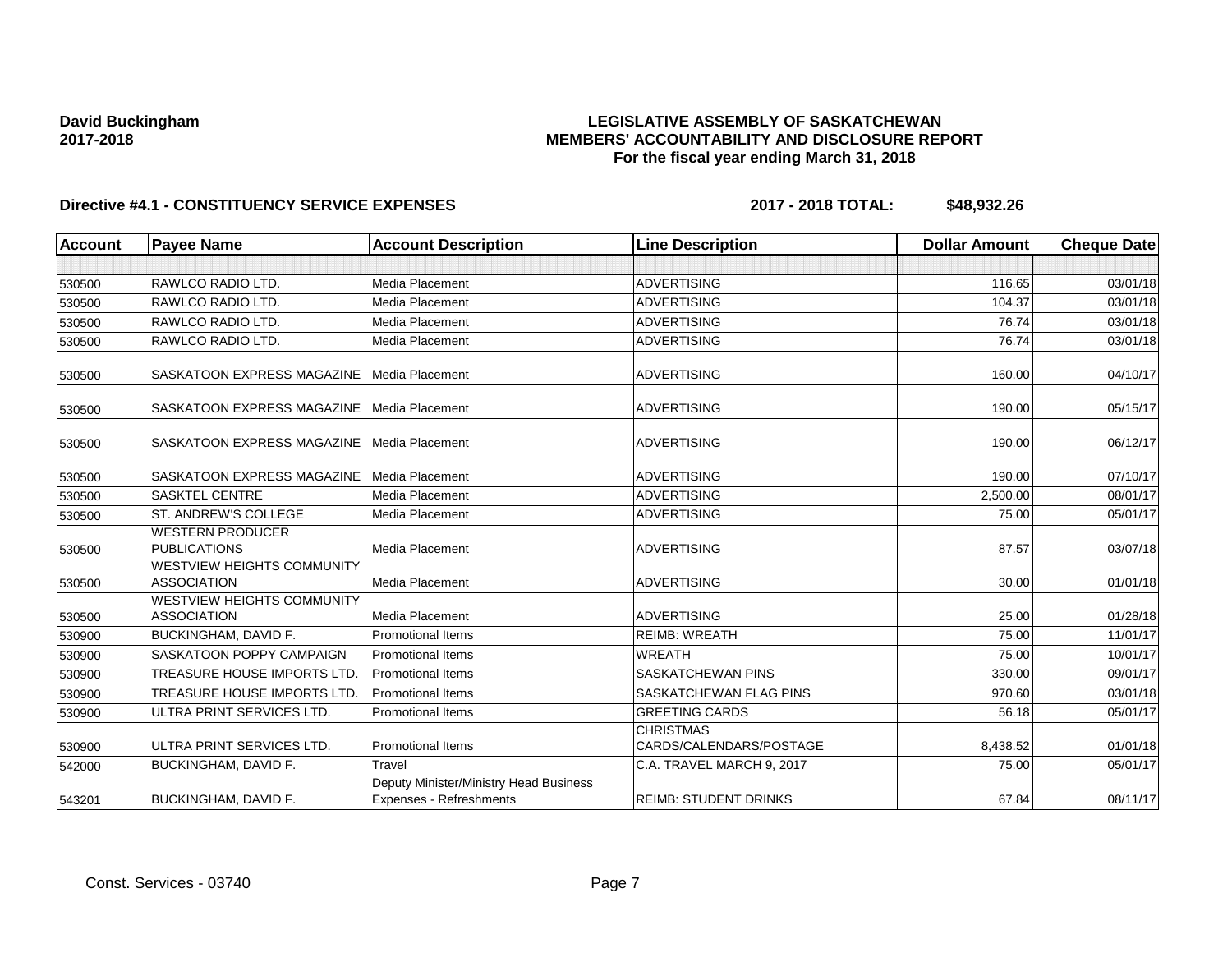## **LEGISLATIVE ASSEMBLY OF SASKATCHEWAN MEMBERS' ACCOUNTABILITY AND DISCLOSURE REPORT For the fiscal year ending March 31, 2018**

| <b>Account</b> | <b>Payee Name</b>             | <b>Account Description</b>                  | <b>Line Description</b>                     | <b>Dollar Amount</b> | <b>Cheque Date</b> |
|----------------|-------------------------------|---------------------------------------------|---------------------------------------------|----------------------|--------------------|
|                |                               |                                             |                                             |                      |                    |
| 550102         | ULTRA PRINT SERVICES LTD.     | Letterhead, Envelopes, Business Cards, etc. | <b>BUSINESS CARDS</b>                       | 104.94               | 10/10/17           |
| 555000         | JOA, GWEN                     | Other Material and Supplies                 | <b>REIMB: POSTAGE &amp; OFFICE SUPPLIES</b> | 7.17                 | 11/10/17           |
| 555000         | JOA, GWEN                     | Other Material and Supplies                 | REIMB: MISC. & OFFICE SUPPLIES              | 17.20                | 11/17/17           |
| 555000         | JOA, GWEN                     | Other Material and Supplies                 | <b>REIMB: MISC. &amp; OFFICE SUPPLIES</b>   | 107.26               | 01/09/18           |
|                |                               |                                             | <b>REIMB: MISC.&amp;OFFICE</b>              |                      |                    |
| 555000         | JOA, GWEN                     | Other Material and Supplies                 | SUPPLIES/POSTAGE                            | 75.98                | 02/08/18           |
| 555000         | PETERS, SASHA                 | Other Material and Supplies                 | <b>REIMB: MOUSE &amp; OFFICE SUPPLIES</b>   | 14.42                | 07/17/17           |
| 555000         | PETERS, SASHA                 | Other Material and Supplies                 | <b>REIMB: MISC. &amp; OFFICE SUPPLIES</b>   | 38.99                | 09/01/17           |
| 555000         | PETERS, SASHA                 | Other Material and Supplies                 | REIMB: CAMERA/MISC.&OFFICE SUPPLIES         | 210.68               | 10/19/17           |
| 555000         | <b>STAPLES BUSINESS DEPOT</b> | Other Material and Supplies                 | 105867 OFFICE SUPPLIES                      | 32.88                | 10/17/17           |
| 555080         | PETERS, SASHA                 | Other Misc Material and Supplies            | <b>REIMB: PHOTO FRAMES</b>                  | 72.69                | 06/20/17           |
| 564300         | PETERS, SASHA                 | Computer Hardware - Exp.                    | <b>REIMB: MOUSE &amp; OFFICE SUPPLIES</b>   | 55.71                | 07/17/17           |
| 565200         | PETERS, SASHA                 | Office Furniture and Equipment - Exp        | REIMB: CAMERA/MISC.&OFFICE SUPPLIES         | 895.94               | 10/19/17           |
| 565200         | <b>STAPLES BUSINESS DEPOT</b> | Office Furniture and Equipment - Exp        | 105867 OFFICE CHAIR - NO GST                | 201.38               | 05/10/17           |
| 588950         |                               |                                             | Prepaid Expense Adjustment                  | (2,472.00)           | 03/31/18           |
| 588950         |                               |                                             | Prepaid Expense Adjustment                  | 1,350.00             | 04/01/17           |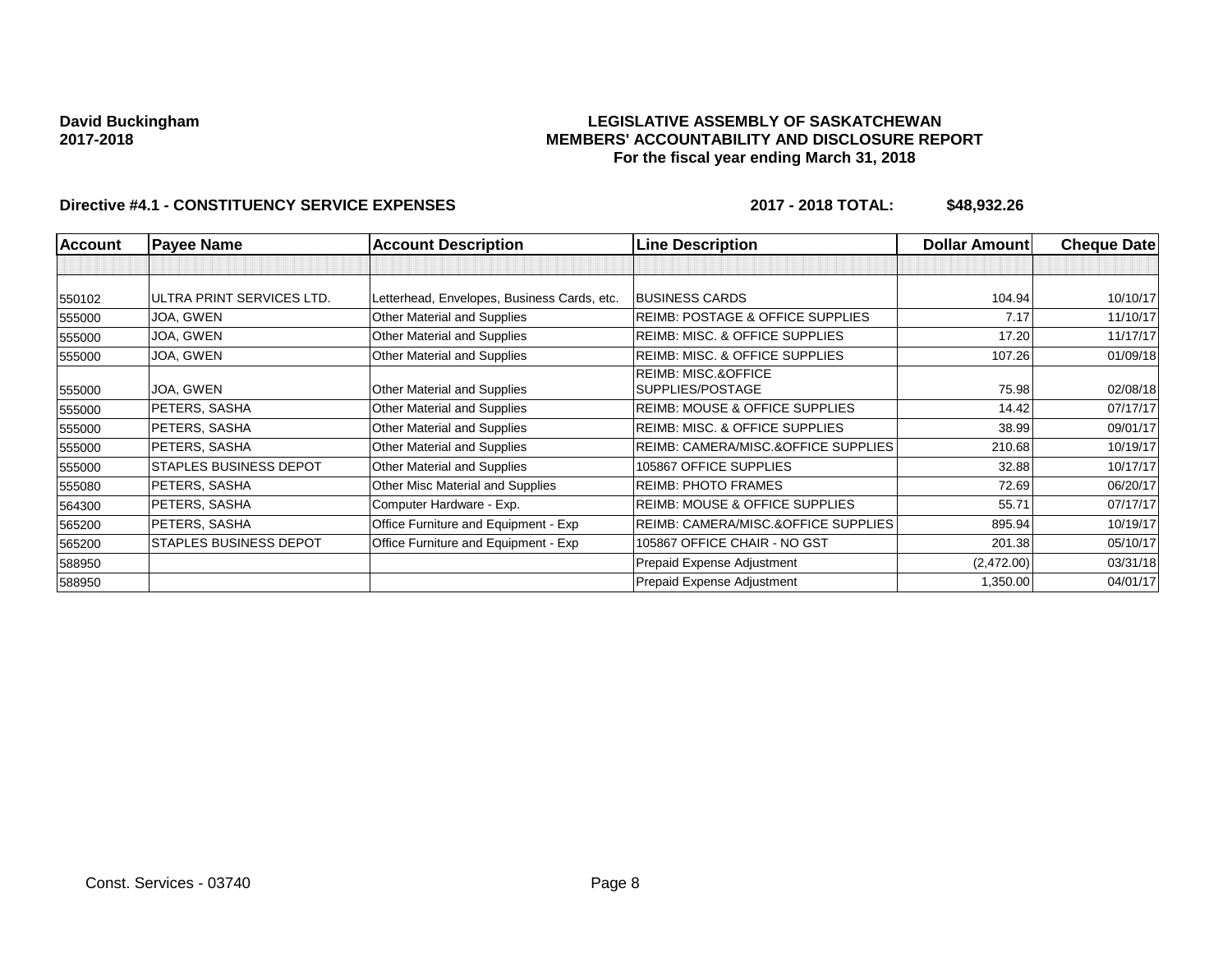## **LEGISLATIVE ASSEMBLY OF SASKATCHEWAN MEMBERS' ACCOUNTABILITY AND DISCLOSURE REPORT For the fiscal year ending March 31, 2018**

# Directive #6 - CONSTITUENCY ASSISTANT EXPENSES 2017 - 2018 TOTAL: \$62,967.44

| <b>Account</b> | <b>Payee Name</b> | <b>Account Description</b>          | <b>Dollar Amount</b> | <b>Cheque Date</b> |
|----------------|-------------------|-------------------------------------|----------------------|--------------------|
|                |                   |                                     |                      |                    |
| 513000         | PETERS, SASHAK    | Out-of-Scope Permanent              | 2,160.00             | 04/11/17           |
| 513000         | PETERS, SASHAK    | Out-of-Scope Permanent              | $-2160$              | 04/11/17           |
| 513000         | PETERS, SASHAK    | Out-of-Scope Permanent              | 2160                 | 04/25/17           |
| 513000         | PETERS, SASHAK    | Out-of-Scope Permanent              | 2,160.00             | 05/09/17           |
| 513000         | PETERS, SASHAK    | Out-of-Scope Permanent              | 2,160.00             | 05/24/17           |
| 513000         | PETERS, SASHAK    | Out-of-Scope Permanent              | 2,160.00             | 06/06/17           |
| 513000         | PETERS, SASHAK    | Out-of-Scope Permanent              | 2160                 | 06/20/17           |
| 513000         | PETERS, SASHAK    | Out-of-Scope Permanent              | 1,944.00             | 07/05/17           |
| 513000         | PETERS, SASHAK    | Out-of-Scope Permanent              | 2160                 | 07/18/17           |
| 513000         | PETERS, SASHAK    | Out-of-Scope Permanent              | 2,160.00             | 08/01/17           |
| 513000         | PETERS, SASHAK    | Out-of-Scope Permanent              | 1,728.00             | 08/15/17           |
| 513000         | PETERS, SASHAK    | Out-of-Scope Permanent              | 2,160.00             | 08/29/17           |
| 513000         | PETERS, SASHAK    | Out-of-Scope Permanent              | 1,728.00             | 09/12/17           |
| 513000         | PETERS, SASHAK    | Out-of-Scope Permanent              | 2,160.00             | 09/26/17           |
| 513000         | PETERS, SASHAK    | Out-of-Scope Permanent              | 2160                 | 10/11/17           |
| 513000         | PETERS, SASHAK    | Out-of-Scope Permanent              | 2,160.00             | 10/24/17           |
| 513000         | PETERS, SASHAK    | Out-of-Scope Permanent              | 2160                 | 11/07/17           |
| 514300         | JOA, DIANNE G.    | Part-Time/Permanent Part-Time       | 2,192.32             | 11/21/17           |
| 514300         | JOA, DIANNE G.    | Part-Time/Permanent Part-Time       | 1,973.09             | 12/05/17           |
| 514300         | JOA, DIANNE G.    | Part-Time/Permanent Part-Time       | 2,192.32             | 12/19/17           |
| 514300         | JOA, DIANNE G.    | Part-Time/Permanent Part-Time       | 2,192.32             | 01/03/18           |
| 514300         | JOA, DIANNE G.    | Part-Time/Permanent Part-Time       | 1,534.62             | 01/16/18           |
| 514300         | JOA, DIANNE G.    | Part-Time/Permanent Part-Time       | 2,192.32             | 02/01/18           |
| 514300         | JOA, DIANNE G.    | Part-Time/Permanent Part-Time       | 2192.32              | 02/13/18           |
| 514300         | JOA, DIANNE G.    | Part-Time/Permanent Part-Time       | 2,192.32             | 03/01/18           |
| 514300         | JOA, DIANNE G.    | Part-Time/Permanent Part-Time       | 1973.09              | 03/13/18           |
| 514300         | JOA, DIANNE G.    | Part-Time/Permanent Part-Time       | 1,644.24             | 03/27/18           |
| 514300         | JOA, DIANNE G.    | Part-Time/Permanent Part-Time       | 1,425.01             | 04/10/18           |
| 518200         | PETERS, SASHAK    | Maternity and Adoption Leave Top-Up | 1,509.00             | 12/05/17           |